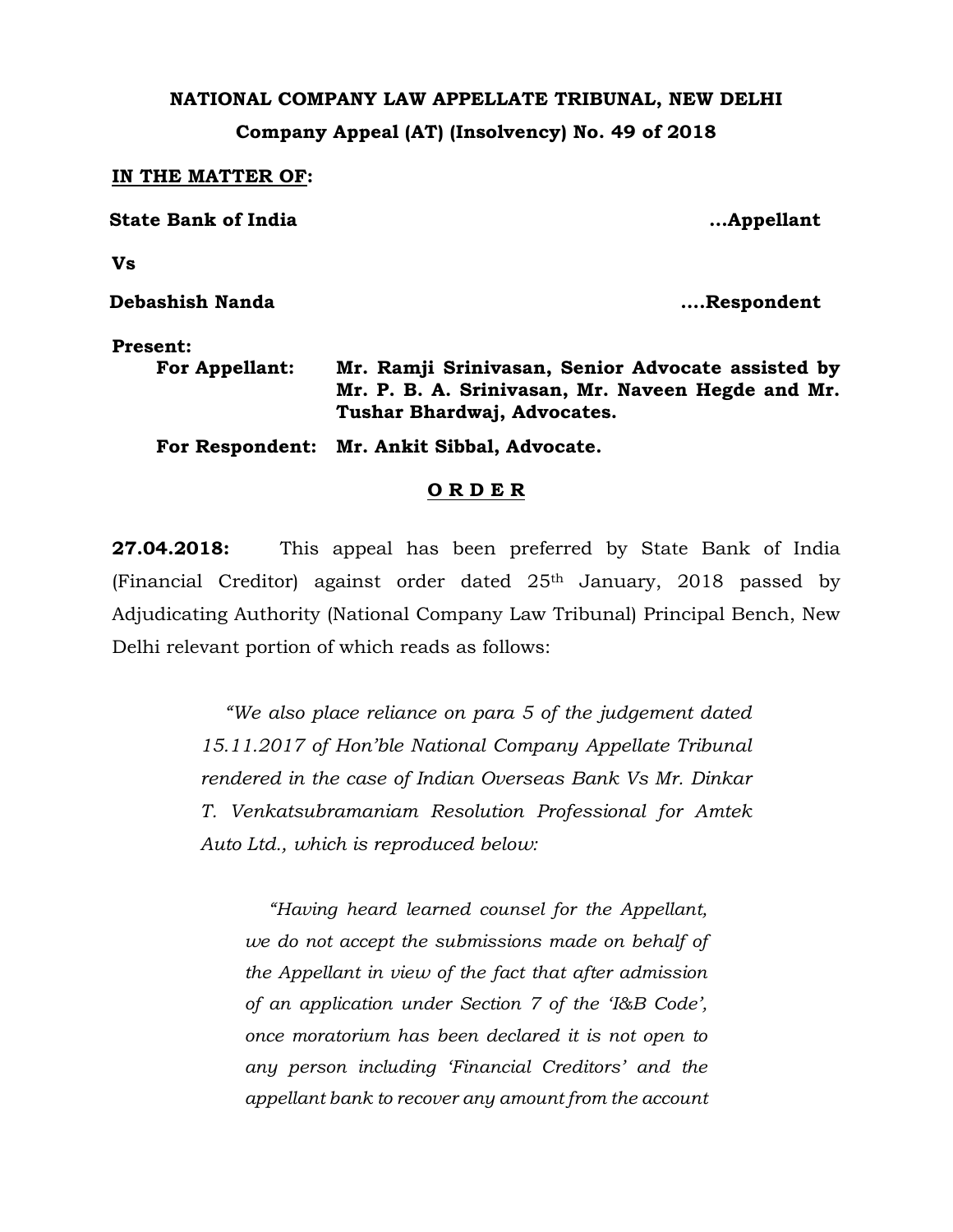*of the 'Corporate Debtor', nor it can appropriate any amount towards its own dues".*

*It is thus seen that once the moratorium is in force the financial creditor including the bank has to prefer its claim before the RP, which would be considered alongwith other claims as per law.*

*We further find that there is direct violation of Section 14(1)(c) which creates a bar prohibiting any action to foreclose, recover or enforce any security interest created by the corporate debtor in respect of its property including any action under the Securitisation Act is also prohibited. Besides there is violations of order of moratorium passed by this Tribunal on 01.06.2017. As there is a direct statutory violation we find that it is a fit case for imposing cost. Accordingly, a cost of Rs.25,000/- is imposed on the non applicant / respondent. The cost be deposited in the Prime Minister Welfare Fund.*

*Keeping aforesaid facts in view the application filed by the Resolution Professional is allowed. The non applicant – State Bank of India / Financial Creditor is directed to roll back all debit entries adjusted in the account of the Corporate Debtor after 01.06.2017 and accordingly restore the account in the same state as it was on 01.06.2017. The needful be done without any delay but not later than 7 days. Likewise it has to roll back the amount of bank guarantee enchased on or after 01.06.2017.*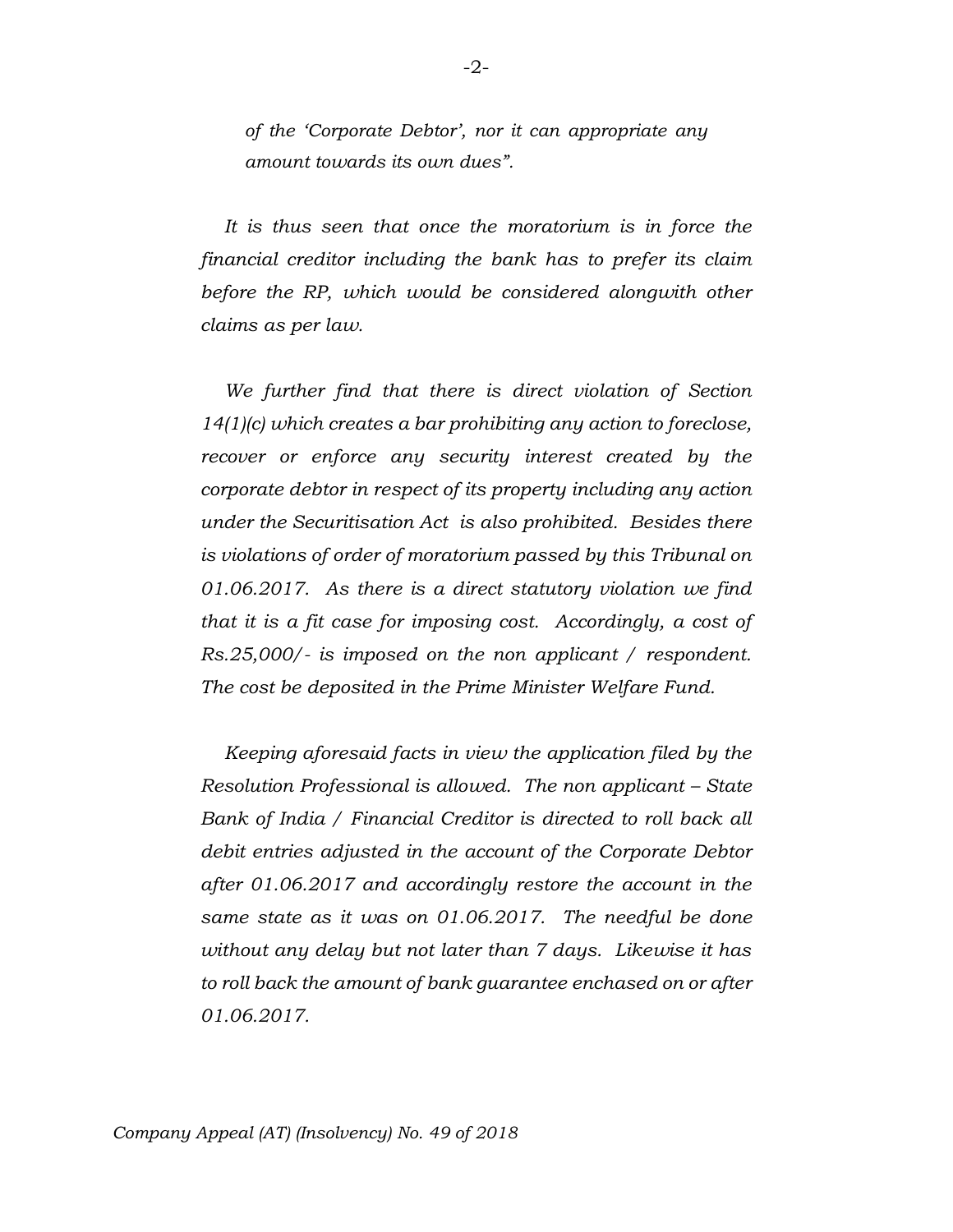*The Resolution Professional shall be liberty to operate the account as per the provisions of the Insolvency and Bankruptcy Code and non-applicant shall defreeze the account immediately.*

*The application stands disposed of."*

62. On  $21^{st}$  March, 2018 when the matter was heard the following observation was made by this Appellate Tribunal:

### *"O R D E R*

*21.03.2018─ Prima facie, we are of the view that the appellant cannot debit any amount from the 'Corporate Debtor's account' after the order of moratorium, as it may amount to recovery amount in spite of the order of moratorium passed by the Adjudicating Authority in violation of Section 14 of the Insolvency and Bankruptcy Code.*

*However, it may be open to the 'Financial Creditor' to incorporate the interest against the appropriate head in a separate set of same account in terms with the 'RBI Guidelines', which should not be treated to be the amount debited for adjustment.* 

*Further it appears that the Bank cannot freeze the account nor can prohibit the 'corporate debtor' from withdrawing the amount, as available on the date of moratorium for its day to day functioning through Resolution Professional.* 

*Heard the parties.* 

*Post the matter for further hearing on 26th March, 2018.*

In the meantime, it will be open to the appellant and the *respondent to file additional affidavit."*

3. Learned counsel appearing on behalf of the Appellant referred to the statement of bank account of the Corporate Debtor for the period from

*Company Appeal (AT) (Insolvency) No. 49 of 2018*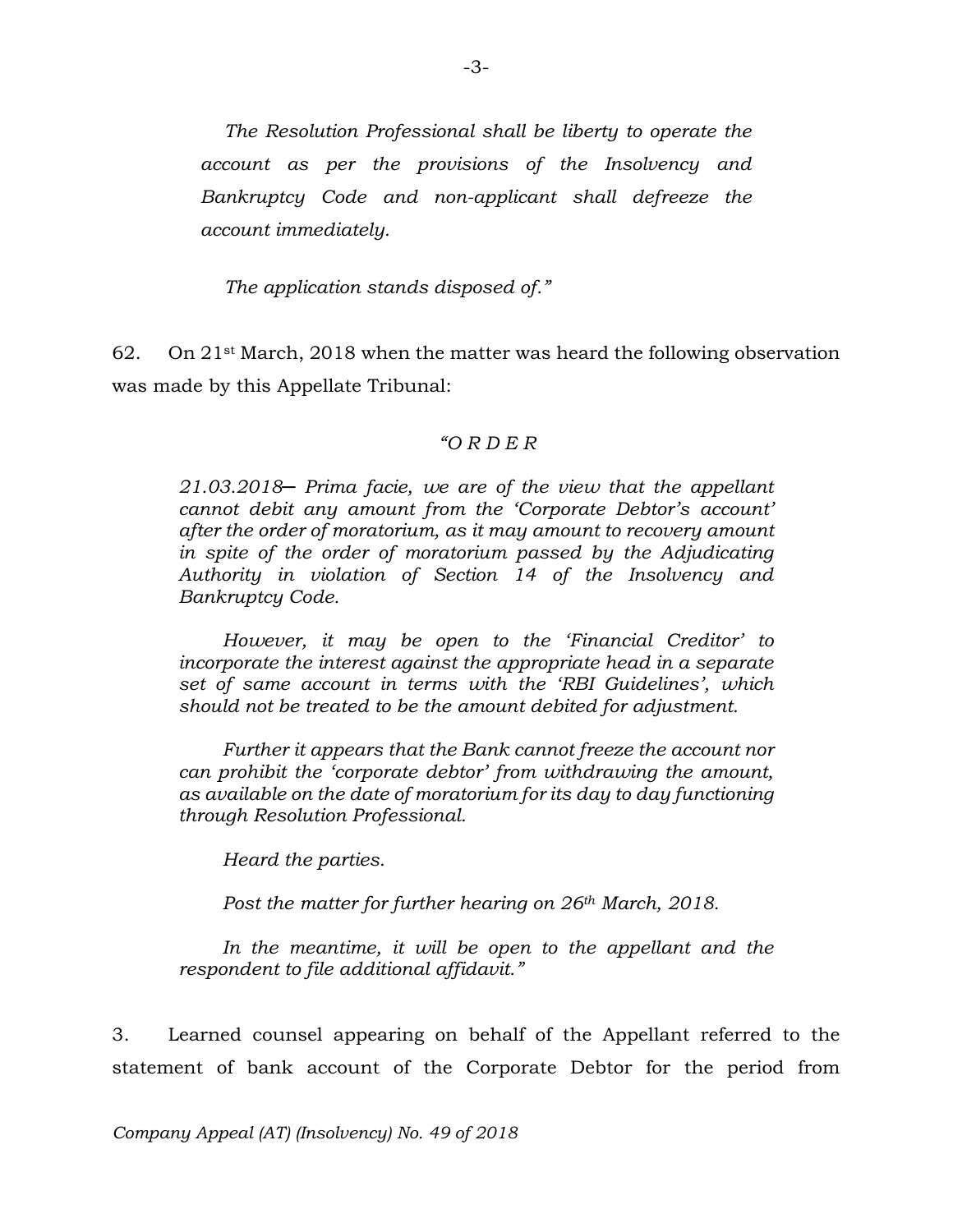01.06.2017 to 31.07.2017 and submits that the order of Moratorium was passed on 01.06.2017 by which dated the Corporate Debtor has overdrawn Rs.8,04,81,486.35/- over the limits beyond Rs.8/- crore and therefore no amount was available in the account of the CoCs for Resolution Professional to draw any amount. The relevant portion of the account statement is as follows:

 $\sim$  $95$  $\ddots$ Account Name :MAINI CONSTRUCTIONS EQ PVT LTD Address : B- 1 / A-21, GROUND FLOOR, MOHAN CO - OPER ATIVE INDUSTRIAL ESTATE, MATHURA ROAD NEW DELH I.South DELHI DELHI-110044  $\overline{N}$ Date : 3 Aug 2017 Account Number : 00000061031423302 **Account Description** : MCL-QD SME SARAL SSI>040713 : FARIDABAD Branch **Drawing Power**  $: 0.00$ Interest Rate(% p.a.)  $: 11.95$ CIF No. : 78117105389 **IFS Code** : SBIN0031310 MICR Code : 110002626 omination Registered  $: No$ 廢 Balance as on 1 Jun 2017 : -8,04,80,336.35 Account Statement from 1 Jun 2017 to 31 Jul 2017 Txn Date Value Ref No./Cheque Branch<br>No. Code **Description** Debit Credit Balance Date 1 Jun 2017 31310 DEBIT-:<br>3131017BC00000 1 Jun 2017 1.150.00  $-8.04.81.486.35$ 3131017BC00000<br>40<br>01604111000001<br>TE78117105389-1 Jun 2017 1 Jun 2017 CORR DEBIT-31310 1,150.00  $-8,04,80,336.35$ 1 Jun 2017 DEBIT-1<br>
1 Jun 2017 DEBIT-1<br>
3131017BC00000<br>
31604111000001<br>
TF78117105389-1 Jun 2017 31310 575.00 8,04,80,911.35 TO TRANSFER-1  $\overline{1}$ 9,749.00 1 Jun 2017 1 Jun 2017 TRANSFER TO<br>98381313103 31310  $-8.04.90.660.35$ 2 Jun 2017 CHO RET 2 Jun 2017 225462 31648 575.00  $-8,04,91,235.35$ 2 Jun 2017 2 Jun 2017 CHO RET 224651 31648 575.00  $-8.04$  91.810.35 職 224651 TÓ TRANSFER-<br>MÁINI BILL<br>REPLY OF<br>NOTICE-3 Jun 2017 3 Jun 2017 31310 5,500.00 8,04,97,310.35 TRANSFER TO<br>51017073992 6 Jun 2017 6 Jun 2017 224653 31648 575.00  $-8,04,97,885.35$ CHO RET<br>CHARGES-224653 CHO RET<br>CHO RET<br>CHARGES--224574 575.00  $-8,04,98,460.35$ 8 Jun 2017 8 Jun 2017 31648 CHORET<br>CHORET<br>CHARGES-8 Jun 2017 8 Jun 2017 225319 31648 575.00  $-8,04,99,035.35$ 225319



÷.

### *Company Appeal (AT) (Insolvency) No. 49 of 2018*